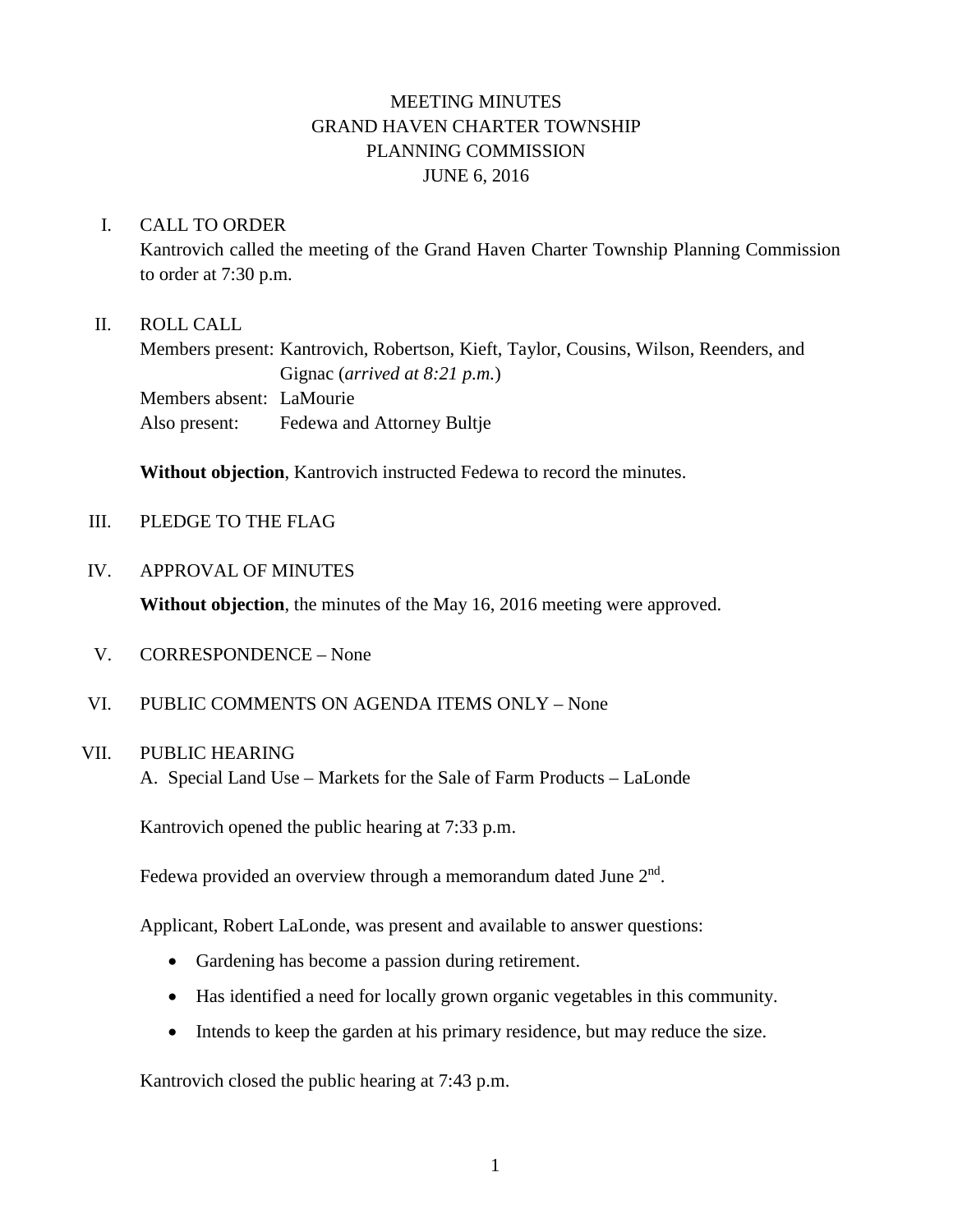#### VIII. OLD BUSINESS

A. Special Land Use – Markets for the Sale of Farm Products – LaLonde

The application was discussed by Commissioners and focused on:

- Have no issues with application, and are supportive of the request.
- Encouraged the applicant to review the State of Michigan's Generally Accepted Agricultural Management Practices (GAAMPs) for Farm Markets, and to join the Michigan Farm Market Association.

**Motion** by Robertson, supported by Wilson, to **approve** the Special Land Use application to allow a Market for the Sale of Farm Products on property located at 14967 168<sup>th</sup> Avenue, based on the application meeting applicable requirements and standards set forth by the Grand Haven Charter Township Zoning Ordinance. The motion is subject to, and incorporates, the following report. **Which motion carried unanimously**.

#### Report

- 1. This approval is based on the affirmative findings that each of the following standards has been fulfilled:
	- A. The proposed use is consistent with, and promotes the intent and purpose of this Ordinance.
	- B. The proposed use is of such location, size, density, and character as to be compatible with adjacent uses of land and the orderly development of the district in which situated and of adjacent districts.
	- C. The proposed use does not have a substantially detrimental effect upon, nor substantially impair the value of, neighborhood property.
	- D. The proposed use is reasonably compatible with the natural environment of the subject premises and adjacent premises.
	- E. The proposed use does not unduly interfere with provision of adequate light or air, nor overcrowd land or cause a severe concentration of population.
	- F. The proposed use does not interfere or unduly burden water supply facilities, sewage collection and disposal systems, park and recreational facilities, and other public services.
	- G. The proposed use is such that traffic to, from, and on the premises and the assembly of persons relation to such use will not be hazardous, or inconvenient to the neighborhood, nor unduly conflict with the normal traffic of the neighborhood, considering, among other things: safe and convenient routes for pedestrian traffic, particularly of children, the relationship of the proposed use to main thoroughfares and to streets and intersections, and the general character and intensity of the existing and potential development of the neighborhood.
	- H. The proposed use is consistent with the health, safety, and welfare of the Township.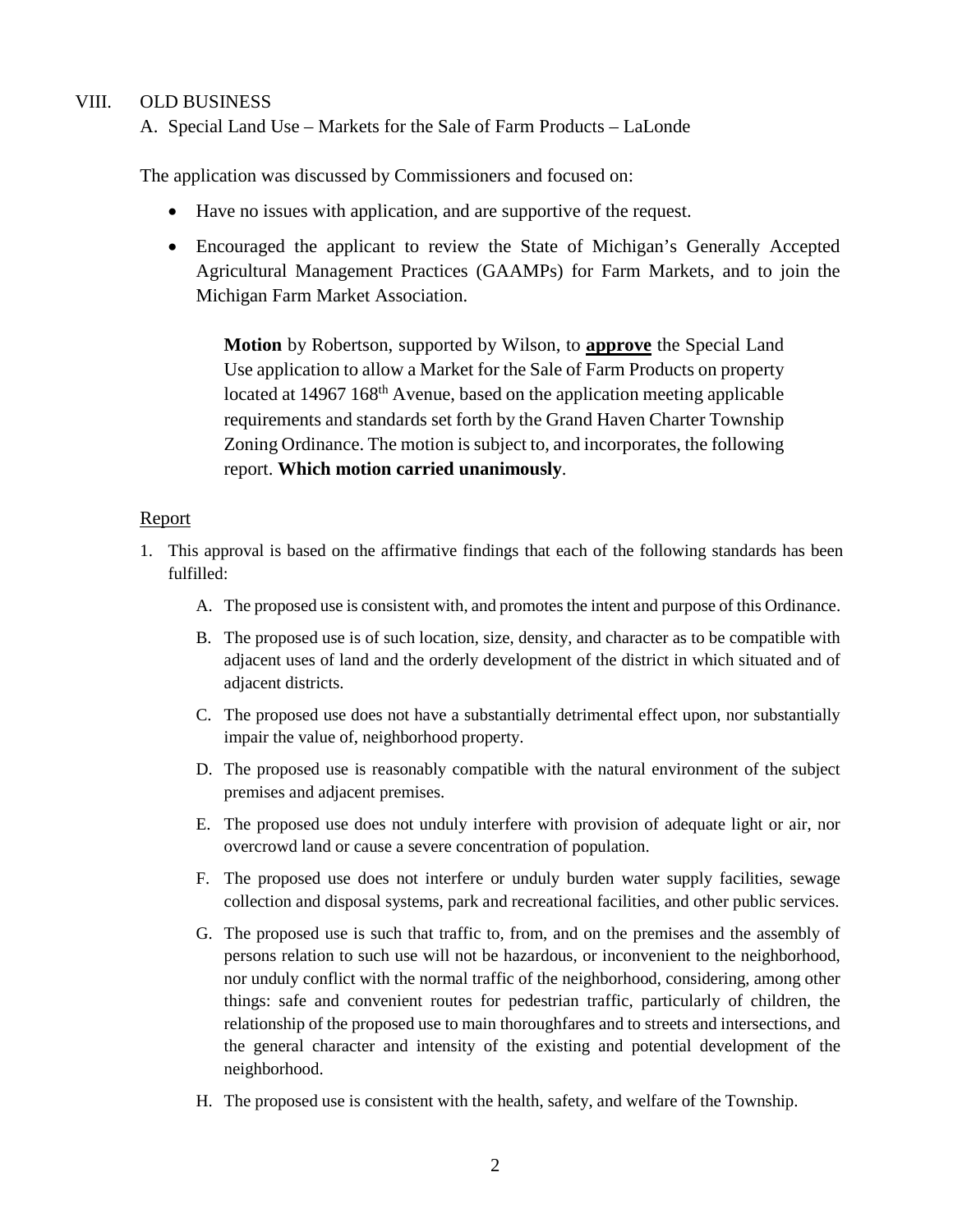- 2. The application meets the site plan review standards of Section 23.06 of the Zoning Ordinance. Specifically, the Planning Commission finds as follows:
	- A. The uses proposed will not adversely affect the public health, safety, or welfare. Uses and structures located on the site take into account topography, size of the property, the uses on adjoining property and the relationship and size of buildings to the site.
	- B. The site will be developed so as not to impede the normal and orderly development or improvement of surrounding property for uses permitted in this ordinance.
	- C. Safe, convenient, uncontested, and well defined vehicular and pedestrian circulation is provided for ingress/egress points and within the site. Drives, streets and other circulation routes are designed to promote safe and efficient traffic operations within the site and at ingress/egress points.
	- D. The arrangement of public or private vehicular and pedestrian connections to existing or planned streets in the area are planned to provide a safe and efficient circulation system for traffic within the township.
	- E. Removal or alterations of significant natural features are restricted to those areas which are reasonably necessary to develop the site in accordance with the requirements of this Ordinance. The Planning Commission has required that landscaping, buffers, and/or greenbelts be preserved and/or provided to ensure that proposed uses will be adequately buffered from one another and from surrounding public and private property.
	- F. Areas of natural drainage such as swales, wetlands, ponds, or swamps are protected and preserved insofar as practical in their natural state to provide areas for natural habitat, preserve drainage patterns and maintain the natural characteristics of the land.
	- G. The site plan provides reasonable visual and sound privacy for all dwelling units located therein and adjacent thereto. Landscaping shall be used, as appropriate, to accomplish these purposes.
	- H. All buildings and groups of buildings are arranged so as to permit necessary emergency vehicle access as requested by the fire department.
	- I. All streets and driveways are developed in accordance with the Ottawa County Road Commission specifications, as appropriate.
	- J. Appropriate measures have been taken to ensure that removal of surface waters will not adversely affect neighboring properties or the public storm drainage system. Provisions have been made to accommodate storm water, prevent erosion and the formation of dust.
	- K. Exterior lighting is arranged so that it is deflected away from adjacent properties and so it does not interfere with the vision of motorists along adjacent streets, and consists of sharp cut-off fixtures.
	- L. All loading and unloading areas and outside storage areas, including areas for the storage of trash, which face or are visible from residential districts or public streets, are screened.
	- M. Entrances and exits are provided at appropriate locations so as to maximize the convenience and safety for persons entering or leaving the site.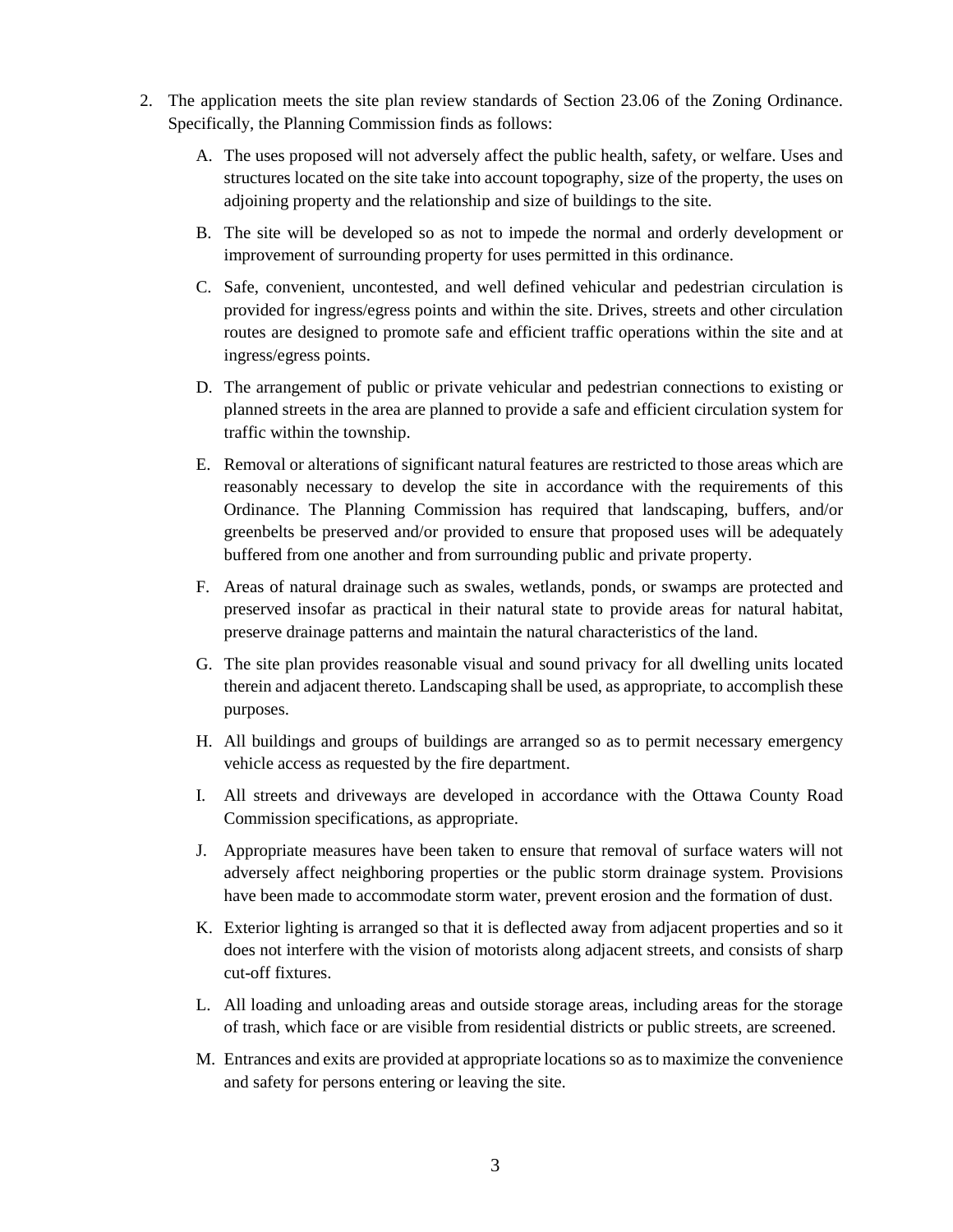- N. The site plans conform to all applicable requirements of County, State, Federal, and Township statutes and ordinances.
- O. The general purposes and spirit of this Ordinance and the Master Plan of the Township are maintained.

### IX. NEW BUSINESS

A. Site Plan Review – Transfer Tool

Fedewa provided an overview through a memorandum dated June  $2<sup>nd</sup>$ .

The project team was present and available to answer questions. Scott Coney, President/CEO of Transfer Tool Products spoke on behalf of the team:

- The expansion will allow the business to grow by about 50%.
- Currently hiring skilled laborers, but do not anticipate increasing the size of the workforce in relation to the expansion. It is likely that new employees will be needed in the future, but the timing is uncertain.

The application was discussed by Commissioners and focused on:

- Have no issues with application, and are supportive of the request.
- Pleased that the previous site plan approval for a new parking lot has enabled the business to continue growing.

**Motion** to **conditionally approve** the Site Plan Review application to allow Transfer Tool Products at 14444 168<sup>th</sup> Avenue to construct a 27,558 square foot manufacturing addition, 2,560 square foot addition to the administrative offices, and a driveway on Hayes Street. This is based on the application meeting applicable requirements and standards set forth by the Grand Haven Charter Township Zoning Ordinance. The motion is subject to, and incorporates, the following report and conditions:

1. Approval and compliance with all requirements set forth by the OCRC, OCWRC, and FAA. No building permits shall be issued until all permits have been obtained and copies provided to the Township.

#### **Which motion carried unanimously**.

#### Report

The application meets the site plan review standards of Section 23.06 of the Zoning Ordinance. Specifically, the Planning Commission finds as follows: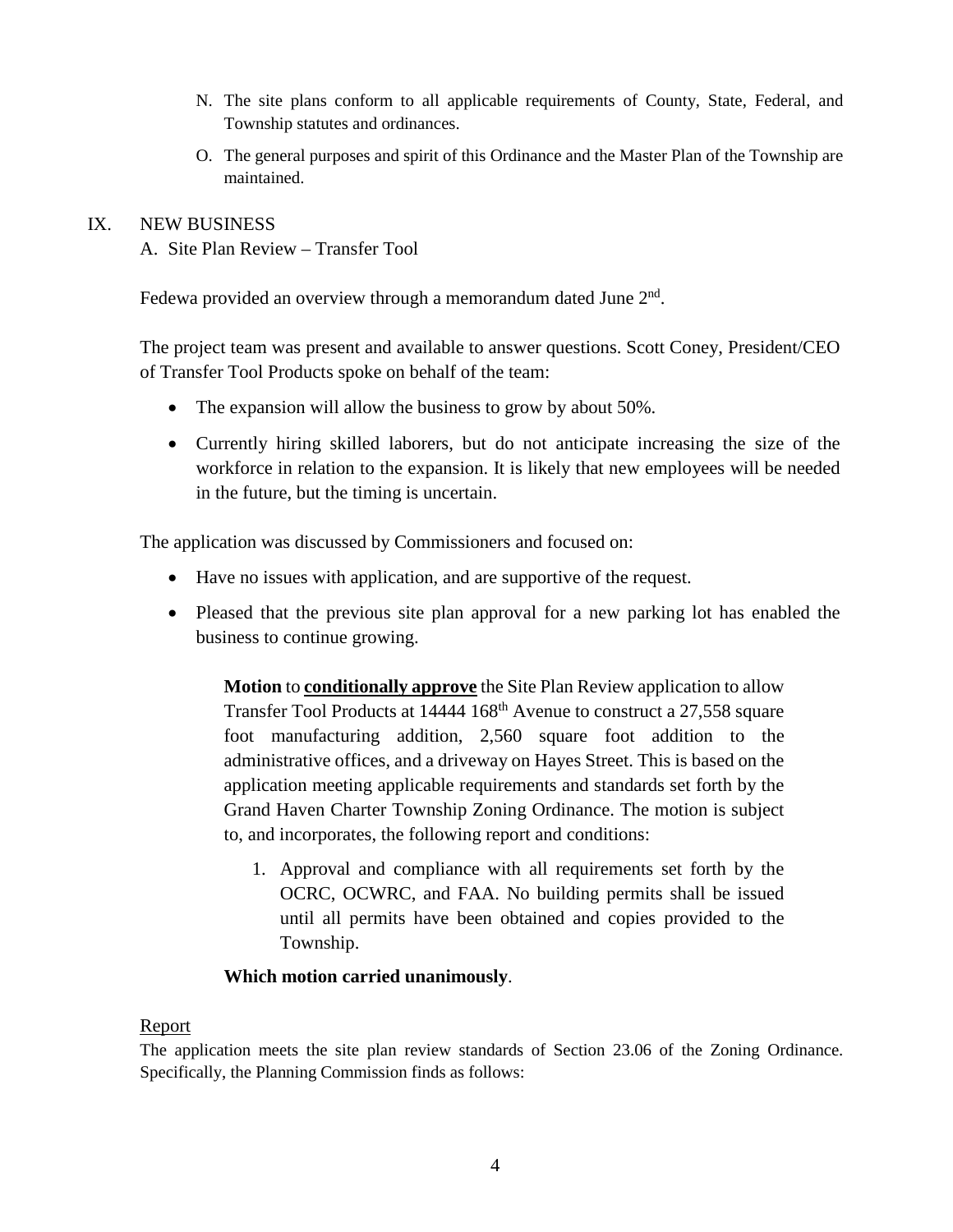- 1. The uses proposed will not adversely affect the public health, safety, or welfare. Uses and structures located on the site take into account topography, size of the property, the uses on adjoining property and the relationship and size of buildings to the site.
- 2. The site will be developed so as not to impede the normal and orderly development or improvement of surrounding property for uses permitted in this ordinance.
- 3. Safe, convenient, uncontested, and well defined vehicular and pedestrian circulation is provided for ingress/egress points and within the site. Drives, streets and other circulation routes are designed to promote safe and efficient traffic operations within the site and at ingress/egress points.
- 4. The arrangement of public or private vehicular and pedestrian connections to existing or planned streets in the area are planned to provide a safe and efficient circulation system for traffic within the township.
- 5. Removal or alterations of significant natural features are restricted to those areas which are reasonably necessary to develop the site in accordance with the requirements of this Ordinance. The Planning Commission has required that landscaping, buffers, and/or greenbelts be preserved and/or provided to ensure that proposed uses will be adequately buffered from one another and from surrounding public and private property.
- 6. Areas of natural drainage such as swales, wetlands, ponds, or swamps are protected and preserved insofar as practical in their natural state to provide areas for natural habitat, preserve drainage patterns and maintain the natural characteristics of the land.
- 7. The site plan provides reasonable visual and sound privacy for all dwelling units located therein and adjacent thereto. Landscaping shall be used, as appropriate, to accomplish these purposes.
- 8. All buildings and groups of buildings are arranged so as to permit necessary emergency vehicle access as requested by the fire department.
- 9. All streets and driveways are developed in accordance with the Ottawa County Road Commission specifications, as appropriate.
- 10. Appropriate measures have been taken to ensure that removal of surface waters will not adversely affect neighboring properties or the public storm drainage system. Provisions have been made to accommodate storm water, prevent erosion and the formation of dust.
- 11. Exterior lighting is arranged so that it is deflected away from adjacent properties and so it does not interfere with the vision of motorists along adjacent streets, and consists of sharp cut-off fixtures.
- 12. All loading and unloading areas and outside storage areas, including areas for the storage of trash, which face or are visible from residential districts or public streets, are screened.
- 13. Entrances and exits are provided at appropriate locations so as to maximize the convenience and safety for persons entering or leaving the site.
- 14. The site plans conform to all applicable requirements of County, State, Federal, and Township statutes and ordinances.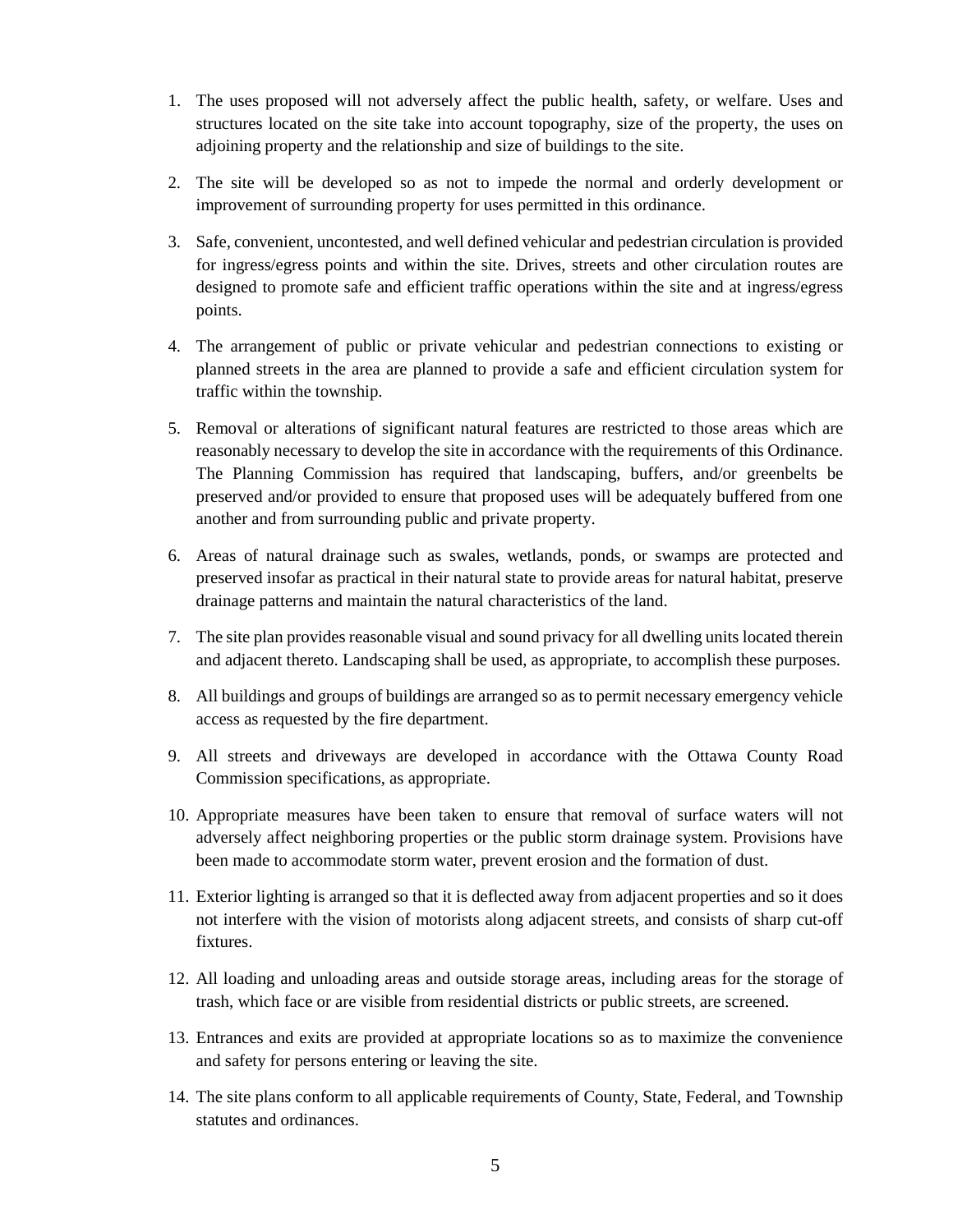- 15. The general purposes and spirit of this Ordinance and the Master Plan of the Township are maintained.
- B. Pre-Application Presentation Reenders/OCRC PUD Senior Living Campus

Fedewa provided an overview through a memorandum dated June 1<sup>st</sup>.

The project team was present and available to answer questions. Daniel Tosch, President of Progressive Associates, Inc. and Shirley Woodruff, Reenders Inc., Director of Development, spoke on behalf of the team:

- Provided a general overview of the proposed development including the amenities that will be offered.
- Average Occupancy Rates:
	- o Village at the Pines Senior Community has an average occupancy of 90%, but is typically above 95%.
	- o Grand Pines Assisted Living Center has an average occupancy of 80 95%.
- Grand Haven Area Public Schools (GHAPS) have provided conceptual approval of the crash gate and pathway connection at Rosy Mound Elementary and a second driveway for the Grand Haven High School onto Rosy Mound Drive.
- Hosted an informational session for the Cottage Hills residents at the senior campus in the City of Grand Haven. Approximately 20 residents attended and were provided a tour of the development.
- A Market Demand Analysis was conducted, which also assisted with determining the appropriate size for the senior apartments.
- The proposed senior apartments are not a typical multi-family building due to the number of amenities that are offered. If the square footage of the amenities was included in the minimum floor area calculations for each unit the room size would likely meet, or exceed, the requirement.
- The anticipated 3-story building height departure is strictly related to accessibility. The first floor units cannot be "garden" apartments because they are not accessible.
- The rent of approximately 40% of the senior apartment units will be income-based as compared to market-rate rents.
	- o The percentage of affordable units to market-rate units, and average rental price is consistent with those found in the Village at the Pines Senior Community.
- Assisted living facility is not a skilled nursing facility that is licensed through the State of Michigan. Rather it is considered a "Home for the Aged" under State classifications.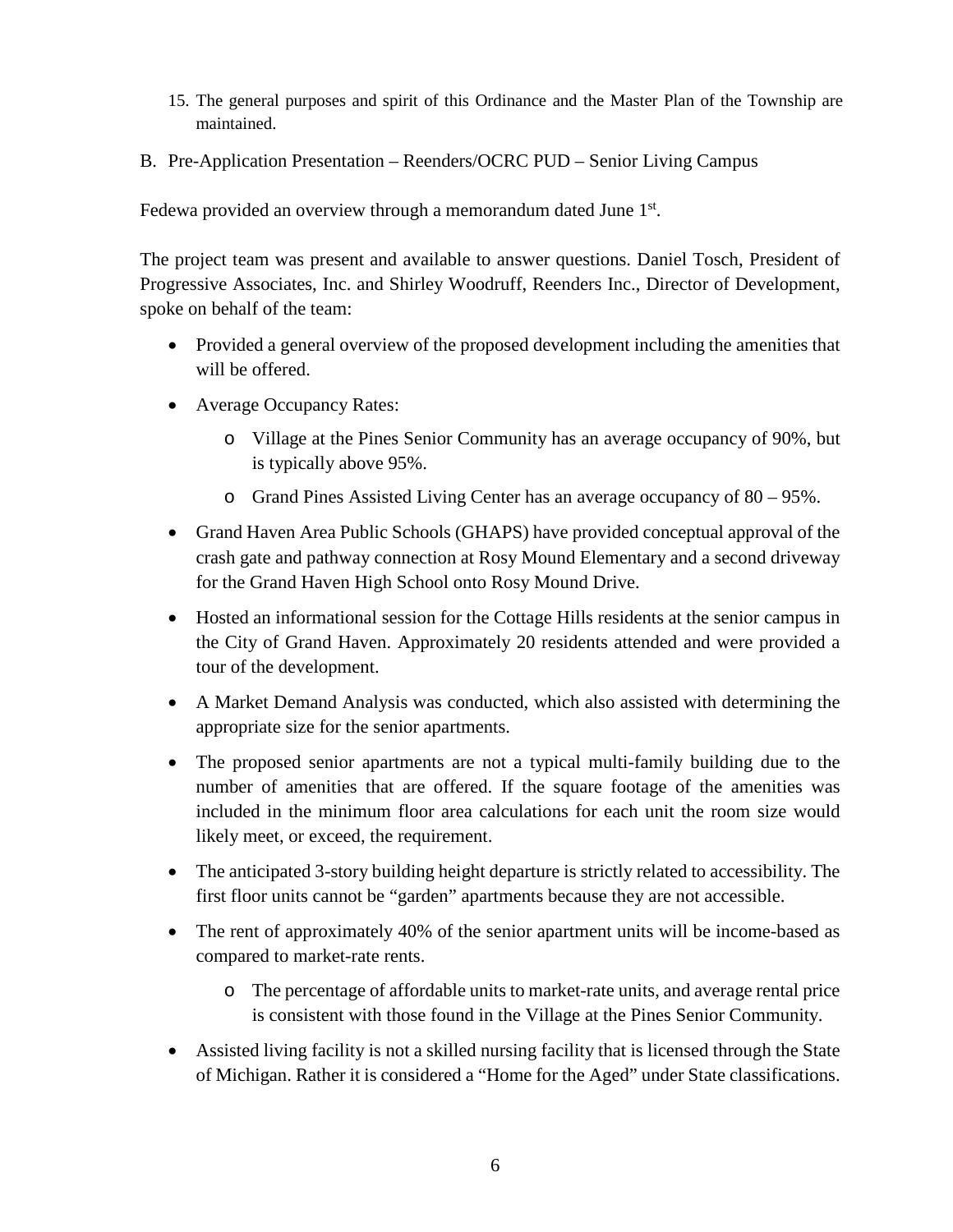- o Assisted living facility would be constructed 1-2 years after the senior apartments are built.
- Has given consideration to multi-story assisted living facilities in the past, but found the residents prefer one-story. Partly because those suffering with memory issues can have difficulty operating an elevator.
- Intend to use building materials suitable for a traditional neighborhood aesthetic, which will consist of brick, stone, siding, etc.
- Generally, the development is constructed with energy efficiency in mind particularly with the selection of building materials and appliances.

The proposed development was discussed by Commissioners and focused on:

- Fedewa noted that multiple zoning districts and land use types are applicable to this development. It is also located in the US-31 Area Overlay Zone.
- Questioned if the development is supplying an adequate amount of outdoor recreation opportunities. The senior apartments are marketed to those 55+, which continues to be an active age group. Requested some of the open space be converted to provide active recreation, and noted that pickle-ball is a very popular sport for this age group.
- Requested the developer consider the inclusion of "nature paths" within the open space, so residents can enjoy more of the environment that will be preserved.
	- o This is another opportunity to provide outdoor recreation, which can also evolve into other activities such as bird watching.
- Concerns were expressed over the anticipated departure request to reduce the minimum floor area for the senior apartment units. Some residents may confine themselves to their units, so it is important the units provide adequate floor area.
	- o However, it was noted that some residents may voluntarily confine themselves because they do not enjoy participating in the social activities.
	- o Should some of the amenities be eliminated to allow the size of the apartments to increase?
	- o Can the amenities that are offered in both the apartments and assisted living facility (*e.g., beauty salon, spa, etc.*) be reduced and only offered once (*all residents would still have access to each amenity, but may have to travel to a different building*)? This would create more square footage within the buildings and allow the room sizes to increase.
	- o Requested the developer provide comparative data to show the proposed room sizes are consistent with, or larger than, rooms offered at similar developments.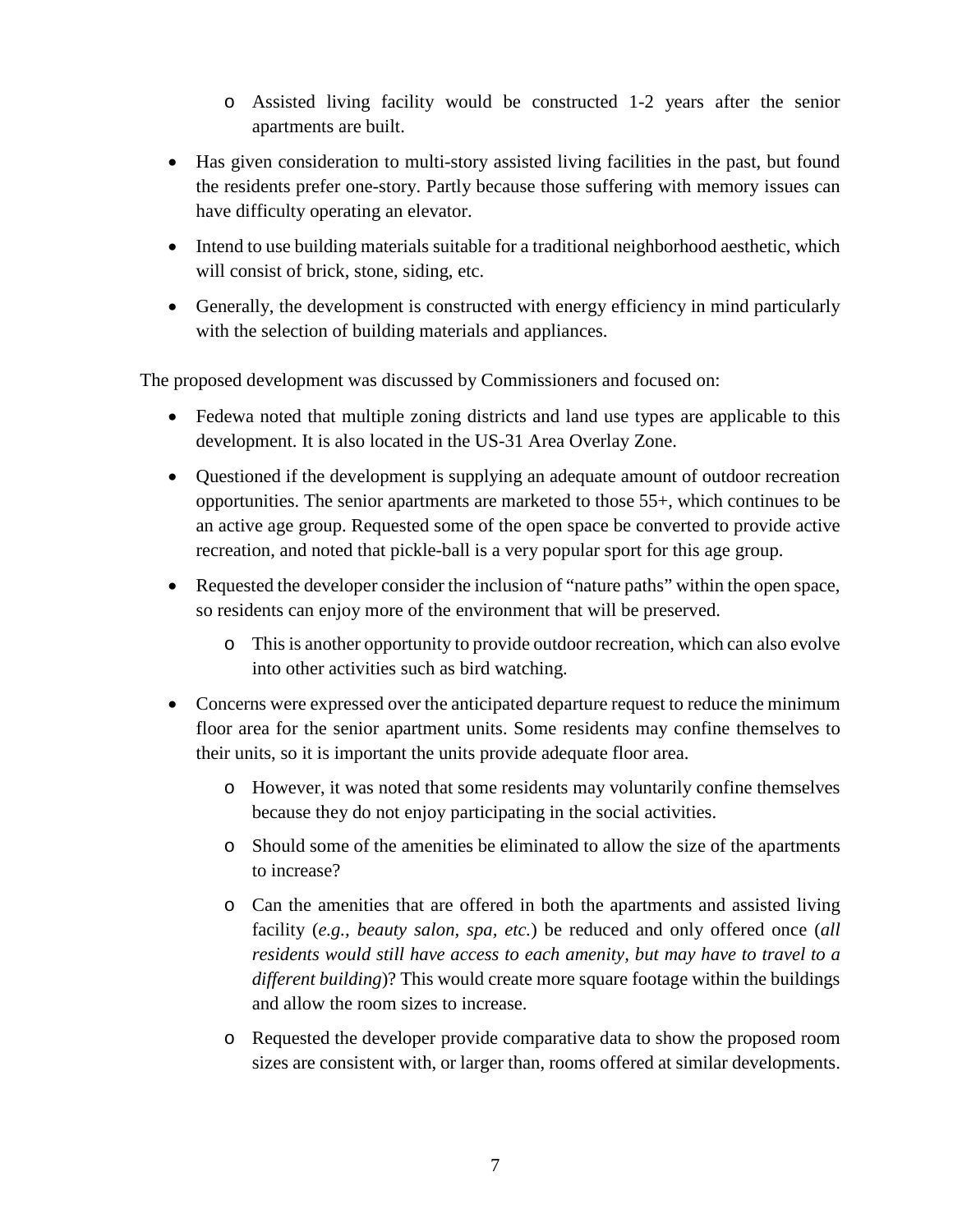- Requested the developer provide data on the number of emergency vehicles that visit the site on a daily, weekly, monthly, and yearly basis to assist in the negotiation of a Payment in Lieu of Taxes agreement.
- Prefer to have green canopy roofs similar to those found in the City of Grand Haven senior living campus.
- Refuse containers should be placed in an inconspicuous location, such as the rear of buildings or near maintenance buildings.
- Ingress/egress access points must be aligned to improve internal traffic. The number of internal intersections should be reduced. Must have good traffic control signage to indicate, which vehicles have the right-of-way.
- If a second entrance along a public roadway is not going to be included, then the primary entrance needs to be larger to accommodate all the traffic.
- The Township may require a pathway to be constructed on Rosy Mound Drive that connects to the Lakeshore Drive pathway.
- Must provide a parking study to justify the request for additional spaces for the senior apartments.
- Formal documentation that is signed by GHAPS granting approval for the crash gate, pathway, and second driveway must be included with the application.
- C. Integrated Assessment Presentation from University of Michigan

Fedewa provided an overview through a memorandum dated June  $2<sup>nd</sup>$ .

Richard K. Norton, Professor and Chair with the University of Michigan's Taubman College of Architecture and Urban Planning presented the following information:

- The Resilient Michigan program and Integrated Assessment are not attempting to stop coastal development. Rather, the programs are attempting to have coastal development occur in a responsible manner. Doing so, protects the safety of residents, structures, and helps to mitigate unintended environmental consequences.
- The Great Lakes coastline is nearly equivalent to the combined coastlines of the Pacific Ocean, Atlantic Ocean, and the Gulf of Mexico.
- 291 municipalities abut one, or more, of the Great Lakes in Michigan.
	- $\circ$  Only  $\frac{1}{2}$  of these municipalities indicate they are a coastal community. It is typically communicated through the use of images (*i.e., a lighthouse*) on master plans and zoning ordinances.
- Provided an historical explanation of the legislation that allows municipalities to enter into joint Master Plan and Zoning Ordinance agreements.